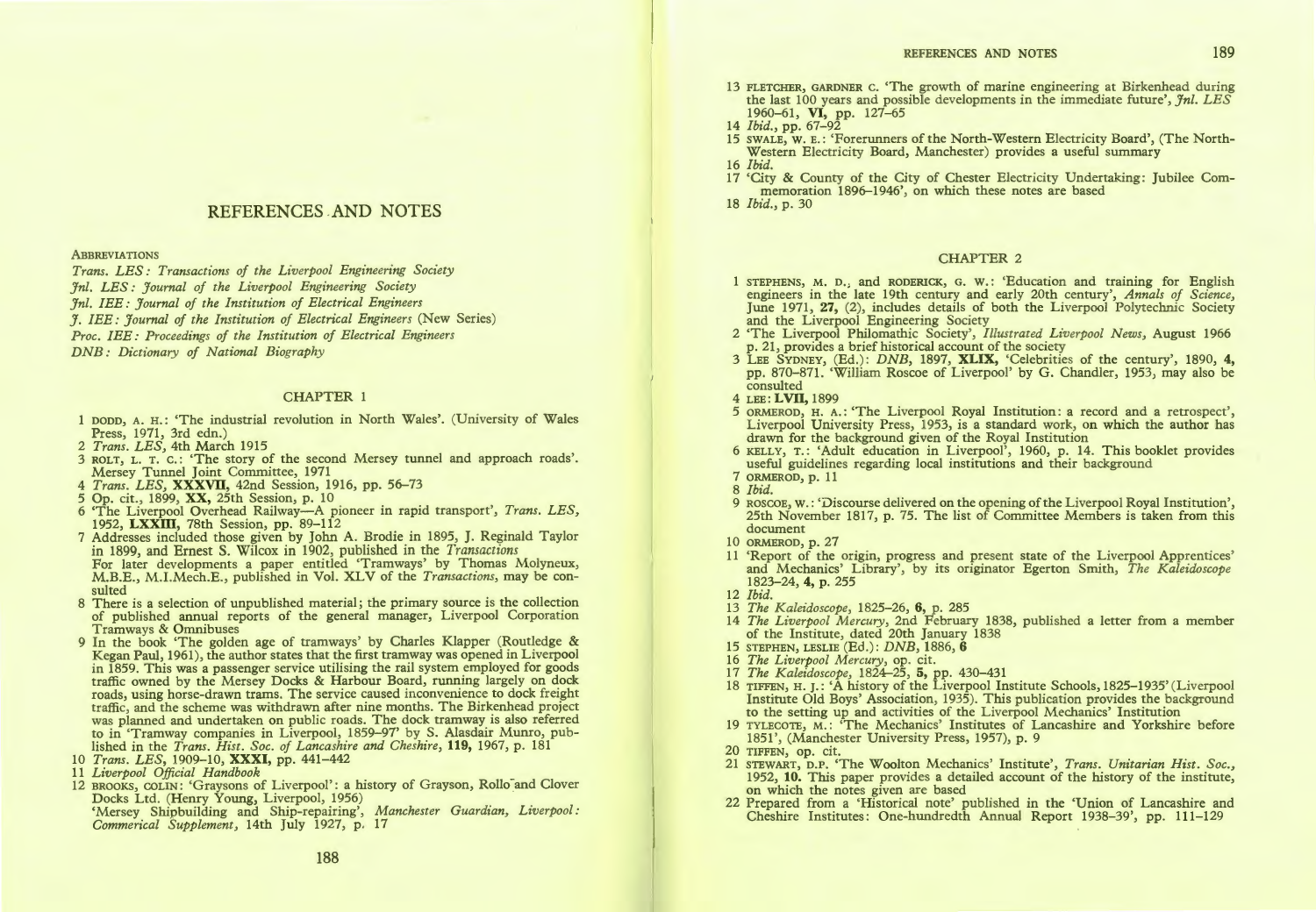23 Obituary notice, *Post* & *Mercury,* 28th November 1929

PIKE, w. T. (Ed.): 'Liverpool and Birkenhead in the 20th Century' (1911), biographical note

- 24 'The first page of the history of University College, Liverpool, or the story of its foundation' told by one of the Honorary Secretaries, Dr. J. Campbell Brown, (Marples, Liverpool, 1892)
- 25 Hodder & Stoughton, 1931
- 26 THOMSON, J. J.: 'Recollections and reflections' (Bell & Sons, 1936), p. 409
- 
- 27 'Past years', p. 214 28 APPLEYARD, R.: 'The history of the Institution of Electrical Engineers (1871-1931)' (IEE, 1939), p. 293
- 29 *Jn!. LES,* 1962-63, VII, obituary notice
- 30 'Opening of Laboratory of Electrotechnics, July 8, 1905' (University of Liverpool Press, 1905)
- 31 A brief description of the new building is given in a booklet entitled 'Electrical engineering and electronics' (University of Liverpool)

#### CHAPTER 3

'The laws and a report of the first two years' Proceedings of the Polytechnic Society, Liverpool' (1841), p. 5

2 *Ibid.* 

- 3 The quotations which follow are extracted from the *Transactions of the Liverpool Polytechnic Society, and Society and Society and Society appear to have been published finally* in 1896
- 4 *Trans. LES,* 1926, XLVII, pp. 171-202
- 5 Op. cit., 1881, I, p. 49
- 6 *Ibid.*
- 7 *Ibid.* p. 61
- 8 *Ibid.,* p. 32
- 9 *Ibid.*
- 10 *Ibid.,* p. 37
- 11 *Ibid.,* p. 35
- 12 *Ibid.,* p. 36
- 13 *Ibid.,* p. 37
- 14 *Ibid.,* pp. 112-25
- 15 Op. cit., 1881-82, (1883), III, pp. 74-82
- 16 Op. cit., 1883, (1884), IV, pp. 91-102
- 17 Op. cit., 1885, (1886), VI, pp. 54-62
- 18 *Ibid.,* pp. 150-72
- 19 Op. cit., 1887, (1888), VII, pp. 43-55
- 20 *Ibid.,* p. 133
- 21 *Ibid.,* p. 134
- 22 Op. cit., 1888, (1889), IX, p. 16
- 23 Op. cit., 1889-90, (1890), XI, pp. 94-111
- 24 Op. cit., 1890-91, (1891), XII, pp. 18-31 25 *Ibid.,* pp. 32-42
- 
- 26 Op. cit., 1894, XV, pp. 86-94 27 Op. cit., 1895, XVI, pp. 1-23
- 28 Op. cit., 1896, XVII, pp. 113-121
- 
- 29 Op. cit., 1898, XIX, pp. 141–143<br>30 Op. cit., 1899, XX, p. 8
- 31 Op. cit., 1900, XXI, p. 9
- 32 *Ibid.,* pp. 89-113
- 33 *Ibid.,* pp. 149-152
- 34 An interesting account of Marconi's contribution to wireless telegraphy *will* be found in 'A history of the Marconi Company' by W. J. Baker (Methuen, 1970)
- 35 Op. cit., 1904, XXV, pp. 58-68
- 36 *Ibid.,* pp. 74-96 37 *Ibid.,* pp. 142-175
- 
- 38 *Ibid.,* pp. 184-203
- 39 Op. cit., 1909, XXX, pp. 163-179
- 40 Op. cit., 1914, XXXV, pp. 115-128 41 Op. cit., 1915, XXXVI, pp. 207-224
- 42 Op. cit., 1916, XXXVII, pp. 154-172
- 

#### CHAPTER 4

- 1 APPLEYARD: pp. 165-167
- 2 CARR, L. H. A.: 'The history of the North-Western Centre of the Institution ot Efectrical Engineers' (IEE, 1950), p. 20. This publication was reissued in 1968 with an additional chapter by H. G. Bell, covering the years 1950–67. The work mcludes a short history of the Northern Society of Electrical Engineers 3 *Ibid.,* p. 11
- 
- 4 'The Proceedings of the Northern Society of Electrical Engineers', available in the IEE Library
- 5 *Jn!. IEE,* 1919, 57, p. 338 6 CARR: p. 46
- 
- 7 Minutes of the 1st Committee Meeting held on the 21st November 1919
- 8 *Jn!. IEE:* 1920, 58, pp. 638-639
- 9 *Ibid.,* pp. 858-869 10 *Ibid.,* p. 572
- 
- 11 Op. cit., 1921, 59, pp. 56-60
- 12 *Ibid.,* pp. 94-107
- 13 *Ibid.,* pp. 181-213
- 
- 14 *Ibid.,* pp. 389-402 15 Op. cit., 1922, 60, pp 43-48 See obituary notice, *Jn/. IEE,* July-Dec. 1940, 87, p. 711 16 *Ibid.,* pp. 308-314
- 
- 17 Minutes, Liverpool Sub-Centre, 16th January 1922
- 18 *Jn!. IEE,* 1922, 60, p. 398
- 19 *Ibid.,* pp. 287-298
- 20 Op. cit., 1923, **61,** pp. 31-34
- 21 Minutes, Liverpool Sub-Centre, 13th November 1922

#### CHAPTER 5

*Jnl. IEE,* 1923, **61,** pp. 417-424 *The Times,* obituary notice, 3rd July 1961 *Jn!. IEE,* 1924, 62, pp. 31-36 The biographical details are based on an obituary notice published in the *Jn!. IEE,*  1937, 81, July-Dec., pp. 819-20 *Ibid.,* pp. 385-418 *Ibid.,* pp. 729-755 6 Op. cit., 1925, 63, 305-308 *Ibid.,* pp. 69-113 *Ibid.,* pp. 157-172 *Ibid.,* pp. 521-536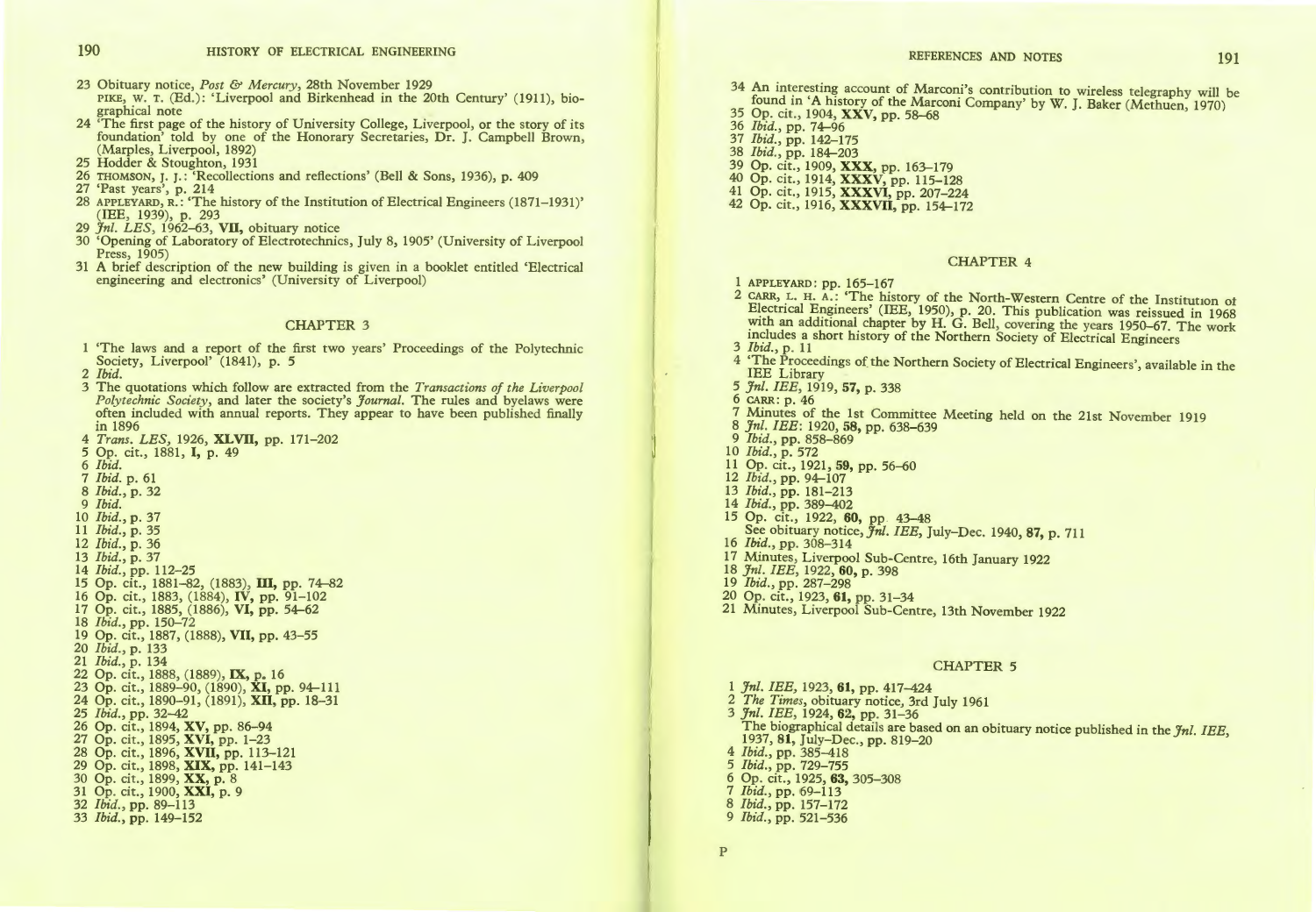10 Op. cit., 1926, 64, pp. 21-24

- Biographical details will be found in the obituary notice published in the *Jn/. IEE,*  1931, 69, p. 1322
- 11 *Ibid.,* pp. 193-200
- 12 *Ibid.,* p. 208
- 13 *Ibid.,* pp. 97-125
- 14 *Ibid.,* pp. 289-301
- 
- 15 *Ibid.,* pp. 1098-1148 16 Op. cit., 1927, 65, pp. 29-33
- 17 *Ibid.,* pp. 97-112
- 18 Michael Faraday's work is described in 'Experimental researches in electricity', in three volumes, originally published in London in 1839, 1844 and 1855, respectively. The material consists of papers reprinted from various journals, including the *Proceedings of the Royal Institution.* The work was reissued by Dover Publications, New York, in 1965, in three volumes, and in the UK by Constable 19 *Jn/. IEE,* 1927, 65, pp. 674-680
- Biographical details will be found in the *Jn/. IEE,* 1944, 91, Pt. 1, p. 475
- 20 *Jn/. IEE,* 1927, 65, pp. 733-751
- 21 *Ibid.,* pp. 752-761
- 22 Op. cit., 1928, 66, pp. 39-43
- 23 *Ibid.,* pp. 125-130
- 24 *Ibid.,* pp. 712-734
- 25 Op.cit., 1946, 93, Pt. 1, pp. 614-615
- 26 Op. cit., 1929, 67, pp. 30-34
- 27 *Ibid.,* pp. 217-240
- 28 *Ibid.,* pp. 937-945
- 29 Op. cit., 1930, 68, pp. 51-56
- 30 *Ibid. )* p. 753
- 31 *Ibid.,* pp. 657-665
- 32 *Ibid.,* pp. 1369-1453
- 33 Op. cit., 1931, 69, pp. 39-45
- 34 *Ibid.,* pp. 1357-1362
- 35 Op. cit., 1931-32, 70, pp. 47-53
- 36 *Ibid.,* pp. 189-235
- 37 Op. cit., 1933, 72, pp. 37-40 38 *Ibid.,* pp. 1-10
- 39 *Ibid.,* pp. 189-220
- 
- 40 Op. cit., 1933, 73, pp. 97-113

#### CHAPTER 6

1 *Jn/. IEE,* 1934, 74, pp. 49-54 2 *Ibid.,* pp. 285-297 3 Op. cit., 1935, 76, pp. 26-34 4 *Ibid.,* pp. 241-258 *5* Op. cit., Jan.-June 1936, 78, pp. 28-33 6 *Ibid.,* pp. 123-140 7 *Ibid.,* p. 121 8 Op. cit., July-Dec. 1936, 79, pp. 617-627 9 Op. cit., Jan.-June 1937, 80, pp. 41-45 10 *Ibid.,* pp. 237-268 11 Op. cit., July-Dec. 1937, 81, pp. 821-822 12 Op. cit., Jan.-June 1938, 82, pp. 44-48 13 *Ibid.,* pp. 565-582 14 Op. cit., Jan.-June 1939, 84, pp. 38-42 15 Op. cit., July-Dec. 1938, 83, pp. 437-455

- 16 *Ibid.,* pp. 729-757 17 *Ibid.,* pp. 758-792 18 Op. cit., 84, pp. 597-609 19 Op. cit., July-Dec. 1938, 83, pp. 581-617
- 20 Op. cit., Jan.-June 1939, 84, 'Report of the Council for 1938-1939'

# CHAPTER 7

REFERENCES AND NOTES

1 *Jn/. IEE,* Jan.-June 1940, 86, p. 506 2 *The Times,* obituary notice, 27th May 1972 3 Personal communication dated 27th December 1971 4 *Jn/. IEE,* Jan.-June 1940, 86, pp. 27-30 5 *Ibid.,* pp. 345-354 6 Op. cit., July-Dec. 1940, 87, pp. 76-100 7 *Ibid.,* pp. 461-473 8 *Ibid.,* pp. 615-624 9 *Ibid.,* pp. 625-656 10 Op. cit., 1941, 88, General, Pt. I, pp. 84-87 11 Op. cit., Jan.-June 1940, 86, pp. 225-239 12 *Ibid.,* p. 351 13 Op. cit., 1942, 89, Pt. I\_ pp. 77-80 14 *Ibid.,* Pt. III\_ pp. 43-64 15 *Ibid.,* p. 244 16 Op. cit., 1943, 90, Pt. I, pp. 67-70 17 *Ibid.,* p. 4 18 Personal communication from J. Cormack, dated 27th December 1971 19 *Jn/. IEE,* 1944, 91, Pt. I, pp. 65-69 20 *Ibid,* Pt. II, pp. 35-51 21 Op. cit., 1943, 90, Pt. III, pp. 90-114 22 Op. cit., 1945, 92, Pt. I, pp. 69-72 23 Personal communication dated 27th December 1971 24 *Jn/. IEE,* 1945, 92, Pt. I, p. 2 and p. 225

25 Ibid., Pt. III, pp. 255-267

#### CHAPTER 8

1 *Jnl. IEE*, 1946, 93, Pt. I, pp. 74-78 2 Op. cit., 1947, 94, Pt. I, pp. 83-86 3 *Ibid.,* pp. 233-242 4 Op. cit., 1948, 95, Pt. I, p. 79 *5 Ibid.,* Pt. II, pp. 470-479 6 Op. cit., 1949, 96, Pt. I, pp. 9-10 7 *Ibid.,* p. 225 8 'Liverpool University : a Jubilee book', 1953, p. 30 9 The first report of the British Electricity Authority for the period 13th August 1947 to 31st March 1949 was published *in* January 1950

#### CHAPTER 9

*Proc. IEE,* 1952, 99, Pt. I, pp. 16-17 *Ibid.,* pp. 75-88 *Ibid.,* Pt. II, pp. 189-202 4 Op. cit., 1953, 100, Pt. I, pp. 12-13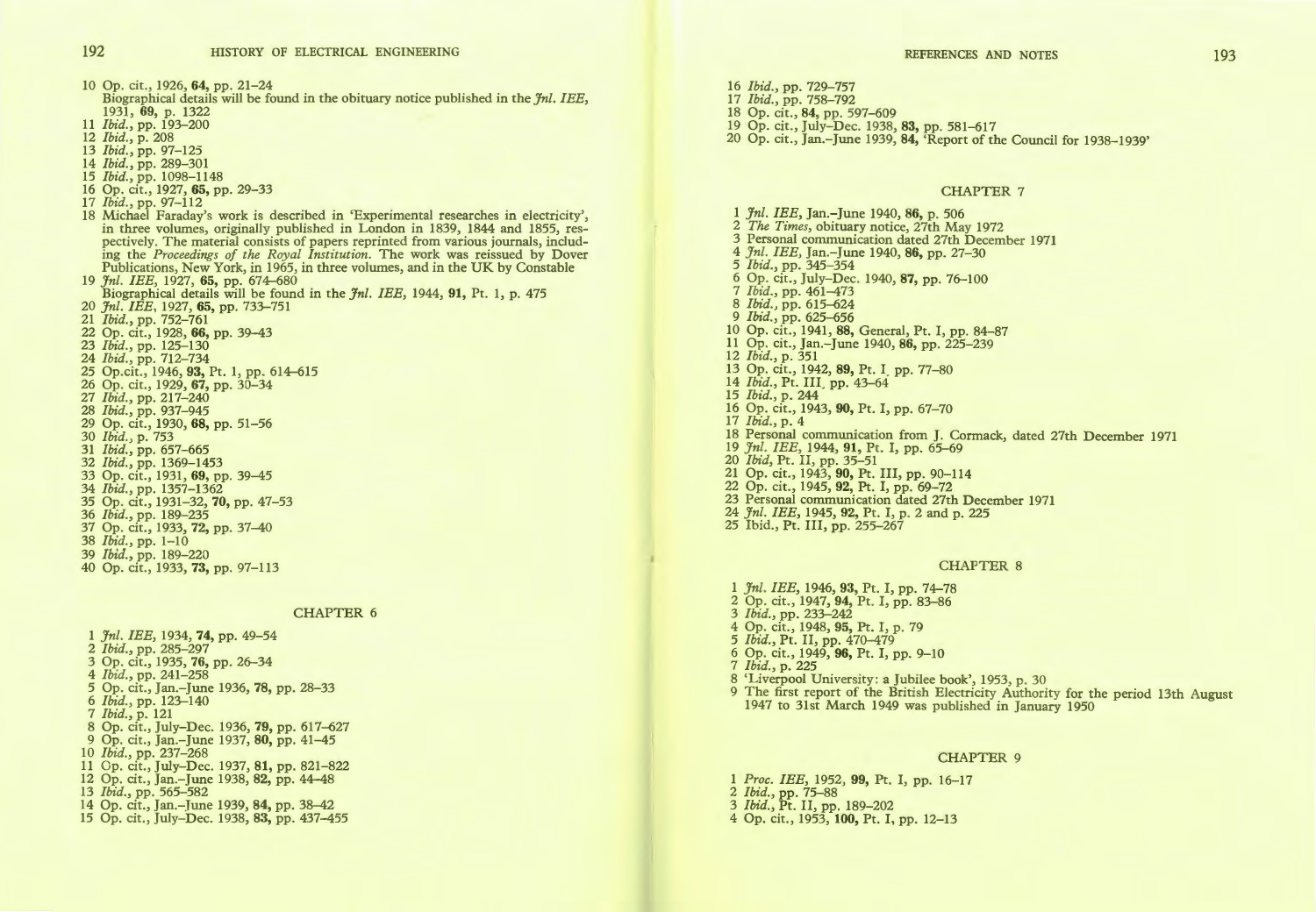5 Op. cit., 1952, 99, Pt. II, pp. 297-309 6 Op. cit., 1954, 101, Pt. I, pp. 15-16 7 Op. cit., 1953, 100, Pt. II, pp. 115-124 8 *Ibid.*, Pt. I. p. 253<br>9 Op. cit., 1955, **102,** Pt. A, pp. 1–6 10 *Ibid.,* pp. 157-158 11 *J. IEE,* 1955, 1, pp. 179-180 12 Op. cit., 1958, 4, pp. 15-21 13 Op. cit., 1957, 3, pp. 142-148 14 *Proc. IEE,* 1958, 105, A, pp. 22-23 15 *J . IEE* 1958, 4, pp. 282-283, 551-552 16 *Jnl. IEE,* 1951, 98, p. 169 17 *Proc. IEE]* 1959, 106, Pt. A, pp. 104-106 18 Op. cit., 1960, 107, Pt. B, pp. 16-18

#### CHAPTER 10

- 1 *Proc. IEE*, 1961, 108, Pt. A<sub>2</sub> pp. 25-26
- 2 CARR : p. 47
- 3 *J. IEE,* 1962, 8, p. 125
- 4 *Proc. IEE,* 1963, 110, (1), pp. 1034-1035
- 5 COOPER, A. R.: 'Sebastian de Ferranti-pioneer of power', *Electron.* & *Power*  1964, 10, pp. 402-405.
- A booklet entitled 'S. Z. de Ferranti: a brief account of some aspects of his work' was prepared by Arthur Ridding, A.M.S.A., (AM), who at that time was the Archivist of the Ferranti Collection of manuscripts, printed documents and photographs. It was published by HMSO for the Science Museum, South Kensington, in the Centenary year
- 6 The biographical details have been compiled from the *Jnl. IEE,* 1930, 68, obituary notice, pp. 1532-1533, and 'The life and letters of Sebastian Ziani de Ferranti' by Gertrude Ziani de Ferranti and Richard Ince (Williams & Norgate, 1934, reprinted 1956)
- 7 The original drawing is in the Ferranti Archives. It has not been reproduced previously
- 8 Ferranti and Ince, p. 120
- 9 *Electron.* & *Pwr.,* 1965, 11, pp. 272-275
- 10 *Proc. IEE,* 1968, 115, pp. 100-102
- 11 'The University of Liverpool calendar'
- 12 The biographical notes have been based mainly on the 'Profile' published in the *J. IEE,* 1968, 14, p. 416
- 13 A shortened version is published in the *J. IEE,* 1968, 14, pp. 431-433
- 14 *Proc. IEE,* Jan.-June 1969, 116, pp. 167-168

## CHAIRMEN OF THE SUB-CENTRE AND CENTRE

## CHAIRMEN OF THE LIVERPOOL SUB-CENTRE OF THE NORTH-WESTERN CENTRE

| 1919–20 E. W. Marchant | 1921–22 G. H. Nisbett  |
|------------------------|------------------------|
| 1920–21 H. Dickenson   | $1922-23$ B. Welbourn* |

\* Mr. Welbourn became the first Chairman of the Mersey & North Wales (Liverpool) Centre in February 1923

### CHAIRMEN OF THE MERSEY & NORTH WALES (LIVERPOOL) CENTRE

| 1923-24 L. M. Hollingworth | 1933-34 B. Welbourn    |
|----------------------------|------------------------|
| 1924–25 H. H. Harrison     | 1934–35 R. G. Devey    |
| 1925-26 A. E. Malpas       | 1935-36 O. C. Wavgood  |
| 1926-27 P. J. Robinson     | 1936–37 F. E. Spencer  |
| 1927-28 F. J. Teago        | 1937-38 G. K. Paton    |
| 1928-29 S. E. Britton      | 1938-39 E. L. Morland  |
| 1929-30 E. W. Marchant     | 1939-40 W. Holttum     |
| 1930-31 A. J. Pratt        | 1940–41 J. E. Nelson   |
| 1931-32 P. M. Hogg         | 1941-42 E. G. Taylor   |
| 1932-33 A. C. Livesey      | 1942–43 H. Pryce-Jones |

## CHAIRMEN OF THE MERSEY & NORTH WALES CENTRE

| 1943-44   | T. E. Houghton           | 1958-59     | <b>J. Collins</b>         |
|-----------|--------------------------|-------------|---------------------------|
| 1944-45   | J. B. Cormack            |             | 1959–60 T. A. P. Colledge |
| 1945-46   | J. O. Knowles            | $1960 - 61$ | D. A. Picken              |
| 1946-47   | R. Varley                |             | 1961–62 R. N. Pegg        |
| 1947-48   | P. C. Barnes             | $1962 - 63$ | J. A. Mason               |
|           | 1948-49 T. B. D. Terroni | 1963-64     | W. J. J. Curry            |
| 1949-50   | D. C. Fleming            | 1964-65     | J. M. Cowan               |
| 1950-51   | <b>I.</b> Eccles         | $1965 - 66$ | D. M. MacLaren            |
|           | 1951-52 E. W. Ashby      | 1966-67     | E. Jacks                  |
|           | 1952-53 W. A. Hatch      | $1967 - 68$ | F. J. Hyde                |
| 1953-54   | T. Coates                | 1968-69     | E. F. Duncan              |
| 1954 - 55 | P. R. Dunn               | 1969-70     | S. Towill                 |
|           | 1955–56 I. M. Meek       | 1970-71     | D. H. C. McAuslan         |
|           | 1956-57 P. d'E. Stowell  | 1971-72     | C. E. R. Fairburn         |
| 1957-58   | T. Makin                 | 1972-73     | D. G. Gwyn                |
|           |                          |             |                           |